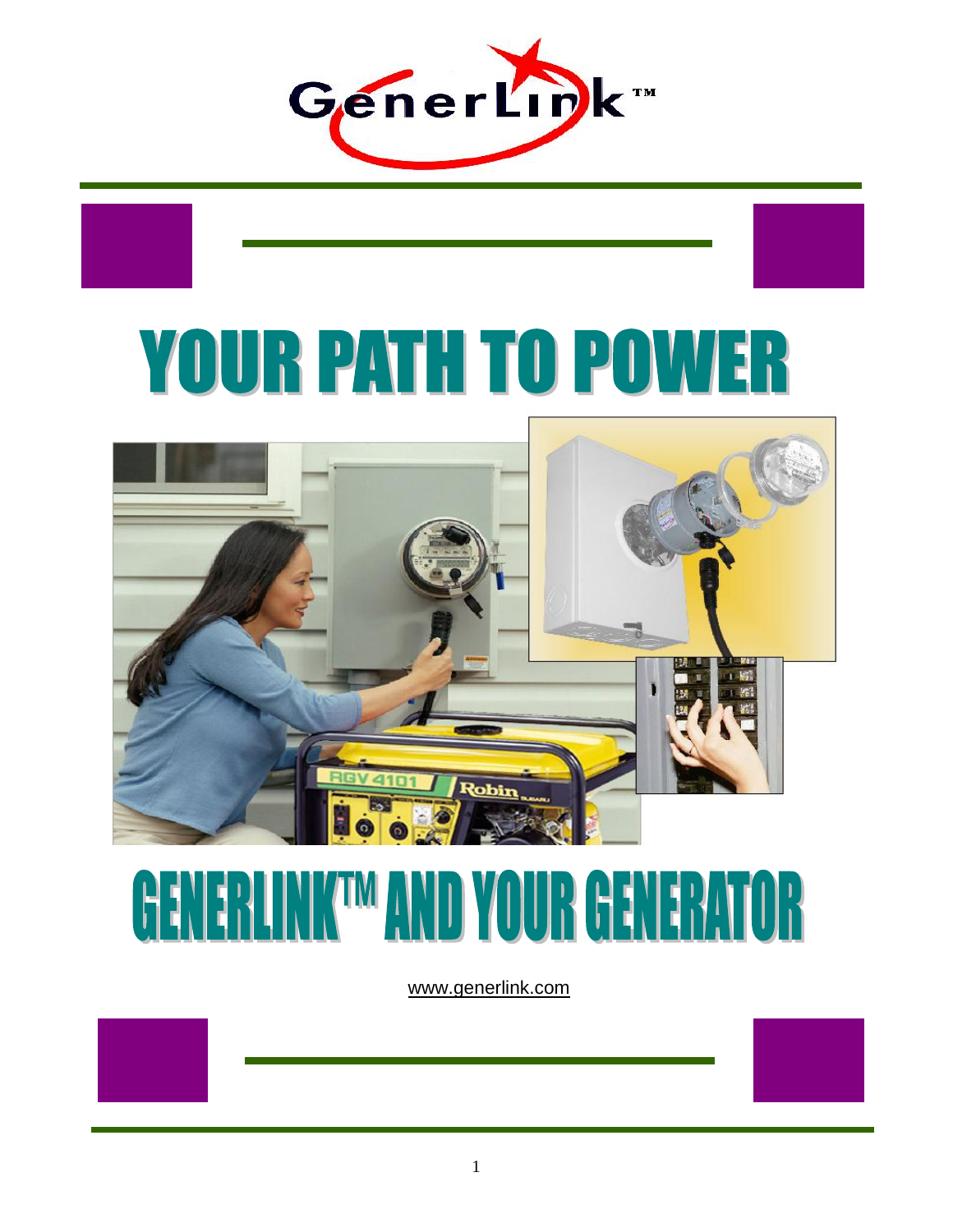Copyright © 2017 by Global Power Products, Inc. All rights reserved

No part of this document may be reproduced or transmitted in any form or by any means, electronic or mechanical, including photocopying, recording, or by an information storage or retrieval system without the prior written permission of Global Power Products unless such copying is expressly permitted by federal copyright law.

Address inquiries to Global Power Products, Inc. 225 Arnold Road Lawrenceville, Georgia 30044 Phone: 770-736-8232 FAX: 770-736-8231 www.globalpowerproducts.com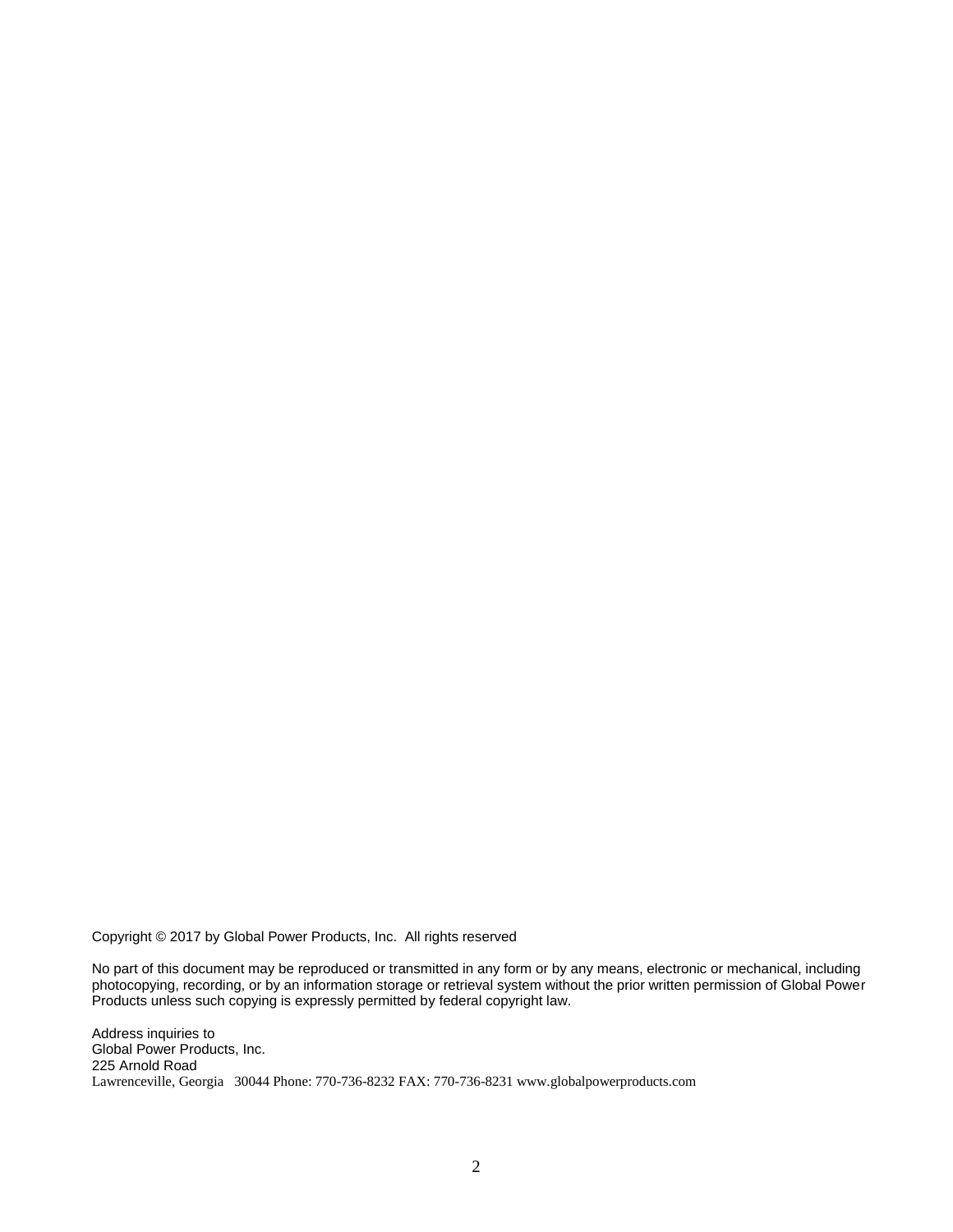## **ABOUT GENERLINK**



Plugging your generator into GenerLink gives you a safe and easy way to connect a generator to your home during those unexpected power outages.

During a power outage, **more inconvenience** is the last thing you want or need. The first thing you want is GenerLink installed behind your home's electric meter. With GenerLink, using your portable generator is easy and safe. Turn off appliances on your breaker panel, plug your generator into GenerLink, start your generator and turn on your appliances from your breaker panel.

GenerLink  $+$  your generator = **YOUR PATH TO POWER** 

No more hazardous extension cords. No need for expensive installation of a transfer switch and sub panel. No more dangerous backfeed. GenerLink is designed with you, the homeowner, in mind. This device is installed behind your electric meter by your electric utility technician in less than 30 minutes. No need to be home for installation, no need to rewire your home. With GenerLink, you plug in your portable generator and turn on the appliances you need. It's that easy, that safe and that convenient; it's **YOUR PATH TO POWER** 

## **GenerLink Eliminates Transfer Switch?**

GenerLink eliminates the need for a transfer switch and sub panel. A transfer switch and sub panel require rewiring of the household electrical system and limit the number of circuits that can be powered by the portable generator. GenerLink offers several

advantages over traditional a transfer switch and sub panel:

1. GenerLink is installed outside your home at the electric meter in less than 30 minutes by a utility technician. And, in most cases, you do not need to be at home for the GenerLink installation. By comparison, to install a transfer switch and sub panel, you will need an electrical permit and you will have to hire a licensed electrician. Installation can often take about two to three hours and may require re-wiring your home's electric system.



- 2. With GenerLink, you have the flexibility of selecting the appliances you want to run from your home's breaker panel, up to the capacity of your generator. Transfer switches and sub panels limit the number and size of appliances you can operate.
- 3. Since GenerLink uses your existing breaker panel, you can operate any 120-volt appliance and most 240-volt appliances. Your well pump, water heater, sump pump, electric range and clothes dryer are just some of the appliances that can be operated with GenerLink. Many transfer switches and sub panels are limited to one or two 240-volt circuits rated at 15-amps or 20-amps. Heavier loads requiring 30-amps or 40 amps, such as hot water heaters and electric ranges require more expensive transfer switches/sub panels. GenerLink gives you flexibility and more appliance options than any other interconnection device currently on the market.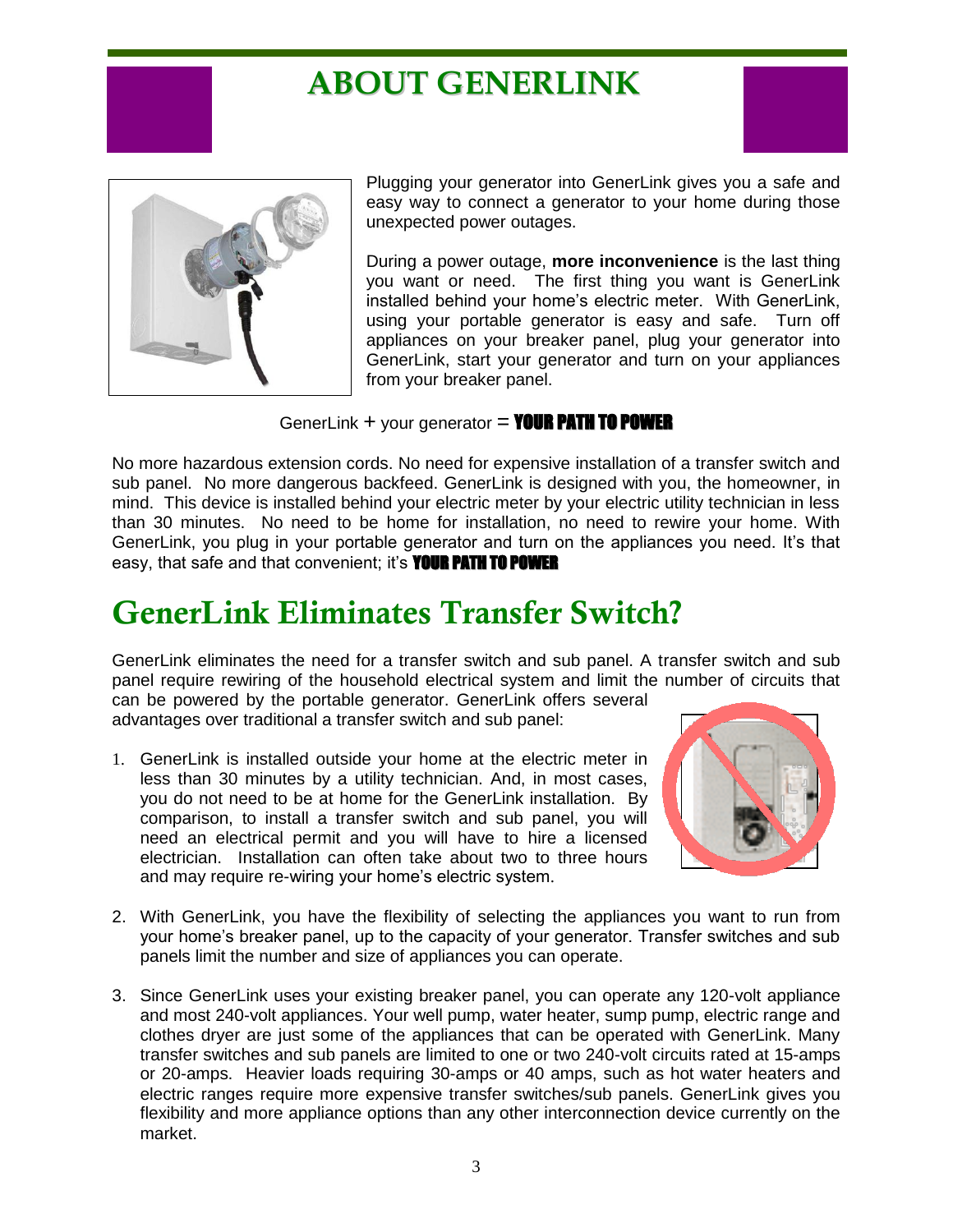## **GenerLink Eliminates Extension Cords**

With GenerLink and your portable generator, you eliminate the hazards of running extension cords. Most homeowners do not own an extension cord that is long enough and made of the appropriate gauge wire to connect to their portable generators. Typically, extension cords are used to power multiple appliances. A potentially hazardous situation

can occur if an overloaded extension cord overheats. This can cause a fire. In other instances, an extension cord that is too long may result in a voltage loss that could damage expensive appliances. Many appliances such as sump pumps, well pumps, furnaces and hot water heaters are direct-wired and cannot be connected via an extension cord to a portable generator. You should never attempt to rewire these appliances yourself. GenerLink provides you with the safety you need and want for yourself and your family.



## **GenerLink Prevents Backfeed**

GenerLink makes using a home generator safe for you and your utility by preventing dangerous backfeed. Backfeed is a condition in which electricity from a generator flows back into the utility's electric distribution system through the homes breaker panel. Back feed can damage equipment or injure utility workers. Back feed occurs if your home is not properly disconnected from the utility grid before using a generator. GenerLink automatically disconnects a home from the utility's electric distribution system when you are operating your generator, eliminating backfeed. GenerLink has undergone extensive safety and reliability testing and is recognized by utilities across the country as a safe, automatic and appropriate method for preventing backfeed from a portable generator.



## **GenerLink Provides Homeowners with Flexibility**

With GenerLink, you can operate virtually any electric load/appliance in your home up to your generator's capacity – just not all at the same time. You can only get this kind of flexibility and peace of mind with GenerLink.

Both extension cords and transfer switches and sub panels limit your ability to operate many of the appliances you may need during a power outage. Appliances wired through your household breaker panel, such as your furnace, hot water heater and many lights cannot run using extension cords or many transfer switches and sub panels. GenerLink provides the flexibility to run these loads from your portable generator.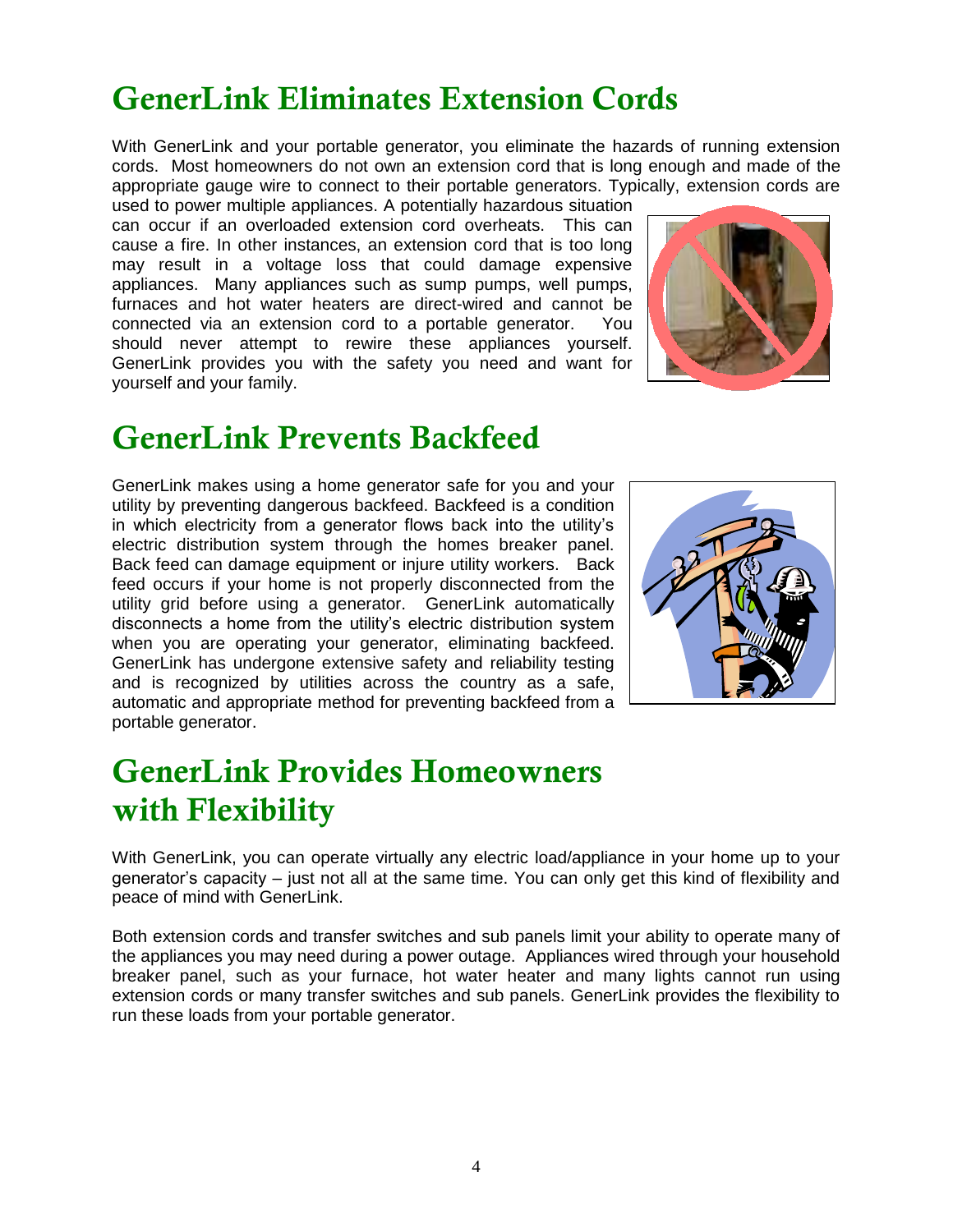**FOR MORE INFORMATION, PLEASE READ THE FOLLOWING SECTIONS ON:**

**About Generators About Power Cords About Surge Protection Appliance Usage Guide Appliance Worksheets Frequently Asked Questions Glossary of Terms**

## **ABOUT GENERATORS**



During a power outage, portable generators can provide your home with electricity. GenerLink is designed for use with most portable generators. Most American homes are wired for electric service of 200-amps or less. GenerLink is currently rated to be connected to homes with electric service rated at 200-amps or less. To use GenerLink, **you must have a generator that has a four-wire 120/240-volt outlet with maximum rating of 40-amps.** This is a standard receptacle found on most commonly available portable generators. If your generator has a four-wire 120/240-volt outlet rated at 20-amps, you can still use GenerLink, but you will limit the number and size of appliances you can power.

## **What Kind of Generator Do I Need?**

There are a wide variety of portable generators that are currently available for customers to purchase. Some are more suitable then others for connecting to your house.

When selecting a generator to connect to your house, you should ensure that the generator:

- will not damage sensitive electronic appliances/equipment,
- provides the capability to start large motor loads such as a well pump, if needed,
- has a 120/240-volt connector(s) and
- has the necessary four wire 20- amp or 30-amp, or 50 amp receptacle required to connect to GenerLink.

As a guide, GenerLink should be used with a generator that has the following features:

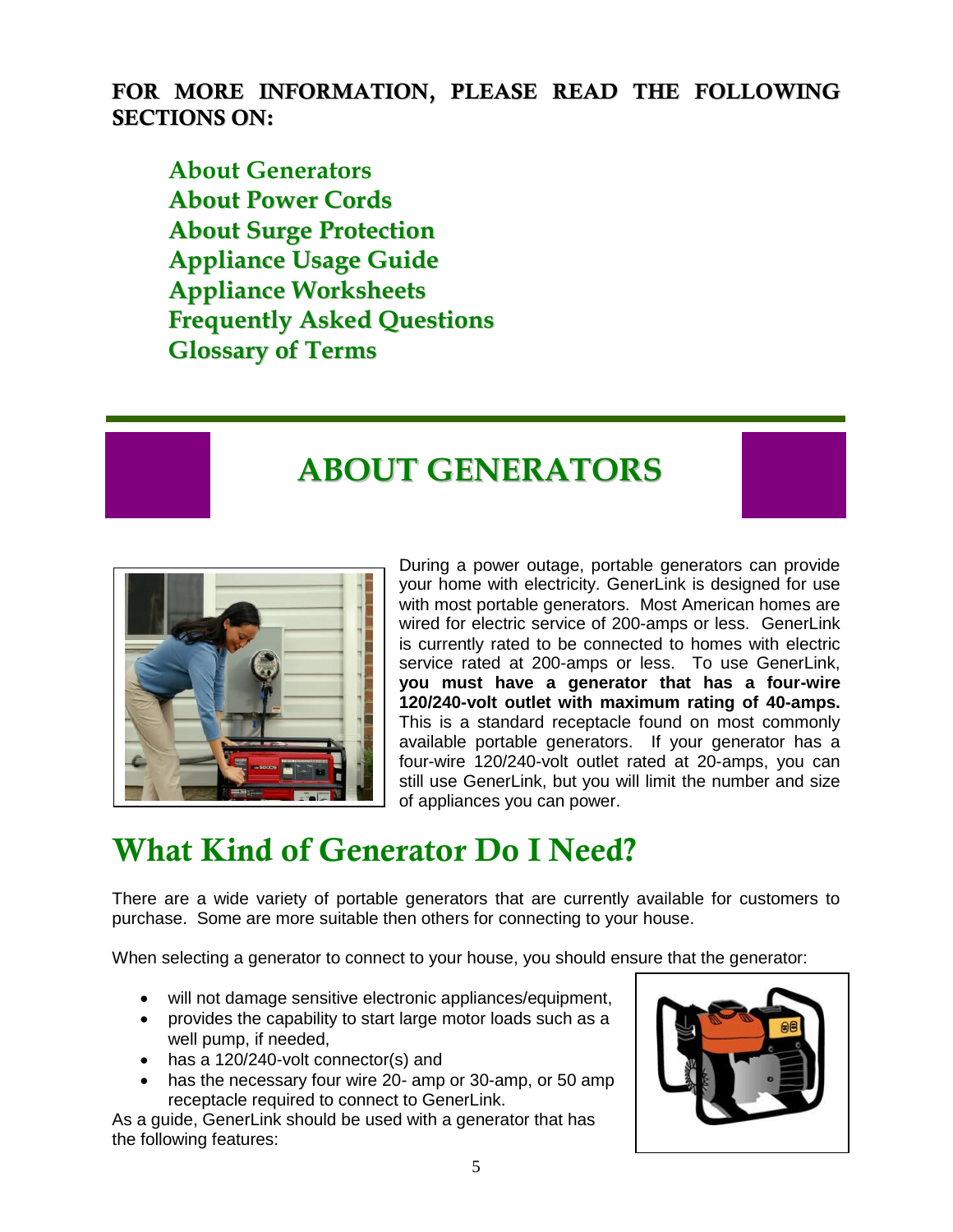- a peak rating sufficient to start the largest motor you will be running during an outage
- an automatic voltage regulator
- 'low oil' shut down
- L-1420, L-1430, or 14-50 straight receptacles for connecting to GenerLink

GenerLink **is not compatible** with the following generator output receptacles:

- 3 wire 120/240 volt receptacles
- 4 wire 120/240 volt receptacles rated at *more than 50 amps* (e.g. 50 amps)
- 120 volt only receptacles
- 240 volt only receptacles (not the same as 120/240 volt receptacles)

The quality of power produced by a portable generator is also an important factor to consider when selecting your generator. If the voltage output is too low, it could cause motors, such as your refrigerator or furnace motor to overheat. If the voltage output is too high, it could damage sensitive electronic equipment such as your computer or the digital controls on your heating system.

To maximize your generator's power quality, it is recommended that your generator have automatic voltage regulation. Electronic voltage regulation is preferred over capacitor or condenser type regulation in instances where sensitive electronic equipment is being operated.

## **What Size Generator Do I Need?**

During a power outage, GenerLink allows you to select the combination of loads/appliances you want to operate by simply switching breakers in the household breaker panel. This flexibility makes generator sizing easy.

You can purchase a generator of any size providing the generator is equipped with a 20 amp, 30 amp, or 50 amp connector. GenerLink is not rated to be compatible with larger current outputs and will electronically disconnect if you are generating outputs larger than 50 amps.

If you are purchasing a generator, you will want one that has a large enough capacity to operate your large appliances and appliances with motors. You can always operate other smaller loads/appliances by rotating them on and off as necessary.

For example, if you have a generator with 7200 continuous watts of capacity, you can run the hot water heater (typically 4800 watts) during a power outage by turning off the majority of other household breakers until the water tank heats up. Once the water is heated, shut off the water heater breaker and switch the other household circuit breakers back on.

To determine the loads you can support with a portable generator, you must consider both the "running watt" and the "starting watt" requirements of the loads you want to operate.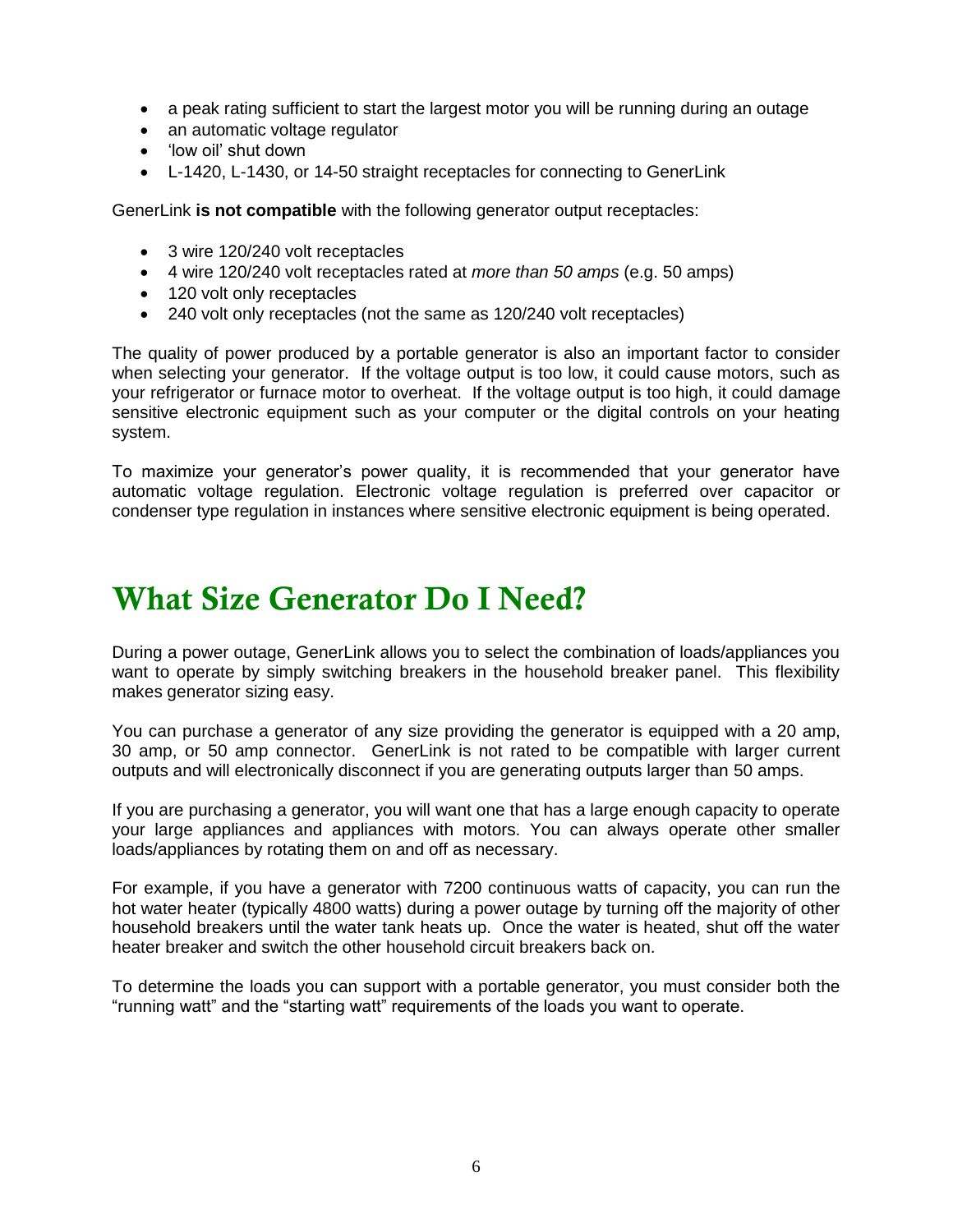For example, when your furnace motor first starts up, it will require approximately three times more starting watts for a brief 1 to 2 second period than the running watts it needs to operate for extended periods. Your generator must have the capacity to start a motor and keep it running.

To assist you in determining which loads/appliances you can operate using your portable generator refer to the Appliance Usage Guide in this booklet or visit our interactive guide at www.generlink.com/appliance\_guide.cfm

#### **For assistance in learning more about portable generator, contact GenerLink at 1-800- 886-3837 or visit our web site at www.generlink.com**

To connect your portable generator to GenerLink a GenerLok power cord is required. The GenerLok Power cord consists of three components:

- **A** GenerLok™ connector
- **B** Connector for your generator
- **C** 10 gauge power cord



#### **The GenerLok™ Connector:**

GenerLink is equipped with GenerLok, a unique connector that allows for quick and easy connection to your portable generator. GenerLok locks in place when connected to GenerLink. NOTE: GenerLok will always be fitted on one end of the power cord.

#### **The Generator Connector:**

GenerLink is connected to the generator's 120/240-volt AC receptacle using a GenerLok power cord with the appropriate generator connection. Generators have different types of receptacles depending on the type of generator, the type of power provided and the size of the generator. Some generators are rated for only 120-volt or only 240-volt output; neither are appropriate for powering your home. **If your generator does not have a 120/240-**



**volt AC receptacle, it is not suitable for use with GenerLink.** Check your generator for one of the receptacles shown in Diagram 1. These receptacles are rated for 120/240-volt output, which is what you need to run your home. If your generator does not have one of these receptacles, it should not be used with GenerLink. Your GenerLok power cord will be fitted with a male plug compatible with one of the following generator receptacles.



Connection cords are typically 20 to 60 feet long, with a maximum recommended length of 60 feet for a 30-amp circuit. To determine the correct cord length, follow these easy steps: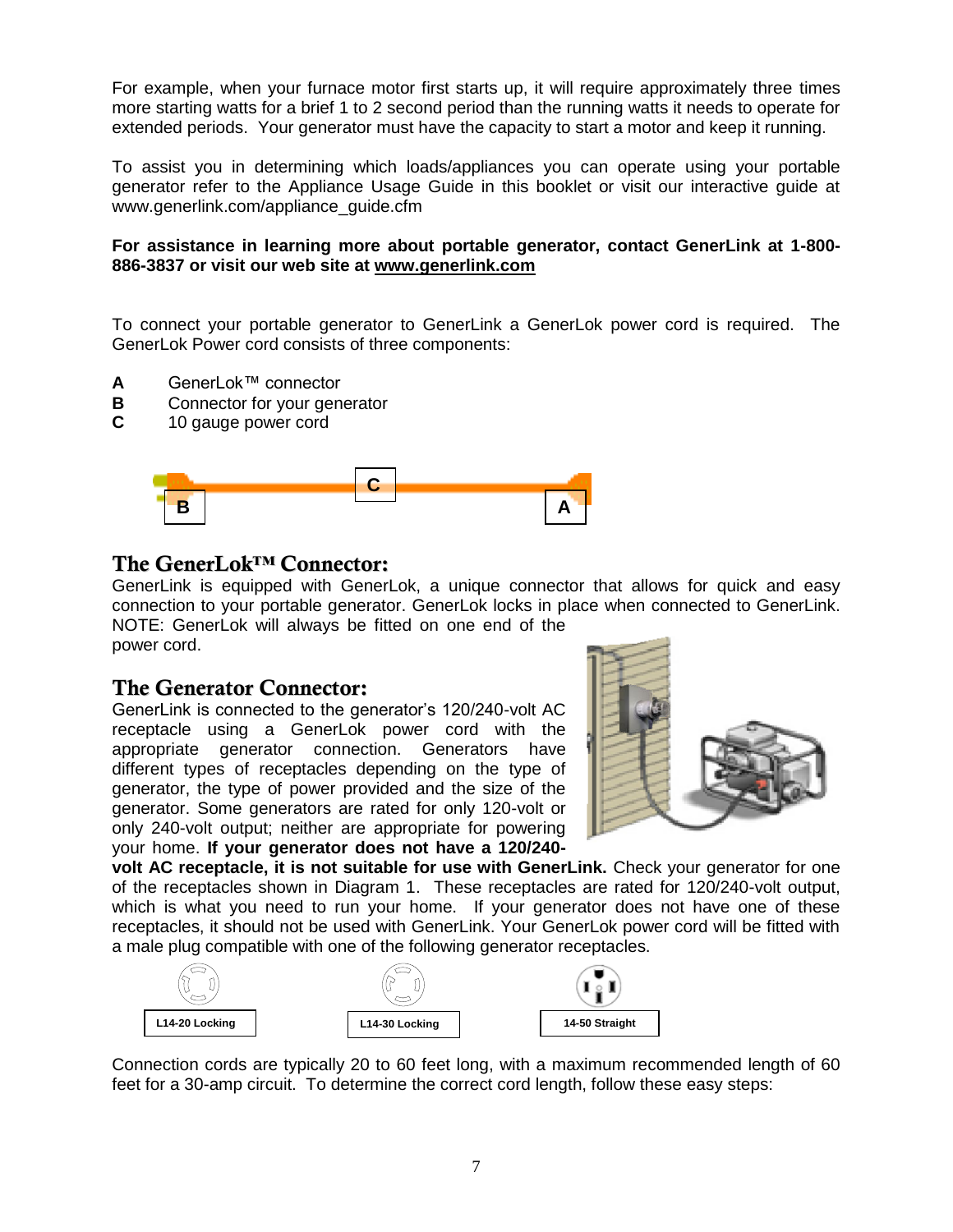## **ABOUT POWER CORDS**

- **Step 1** Select a location for your generator when it is being used with GenerLink. Consult your generator manufacturers' owner's manual for instructions on the acceptable placement of your generator.
- **Step 2** Measure the length of the cord you will need by calculating the distance from the installed GenerLink to your generator, including the vertical distance from the electric meter to the ground.

The length of the power cord should always be as close as possible to the actual measured distance from the electric meter in order to maximize your generator's power quality. Additionally, the power cord must be fully unrolled during use.

#### **NOTE:**

**The GenerLok power cord is the only power cord approved for use with GenerLink. These connection cords are exclusively available through GenerLink Cord Connections.**

A 20' foot GenerLoc cord set is provided with each GenerLink™. Longer cords are available at the time of purchase.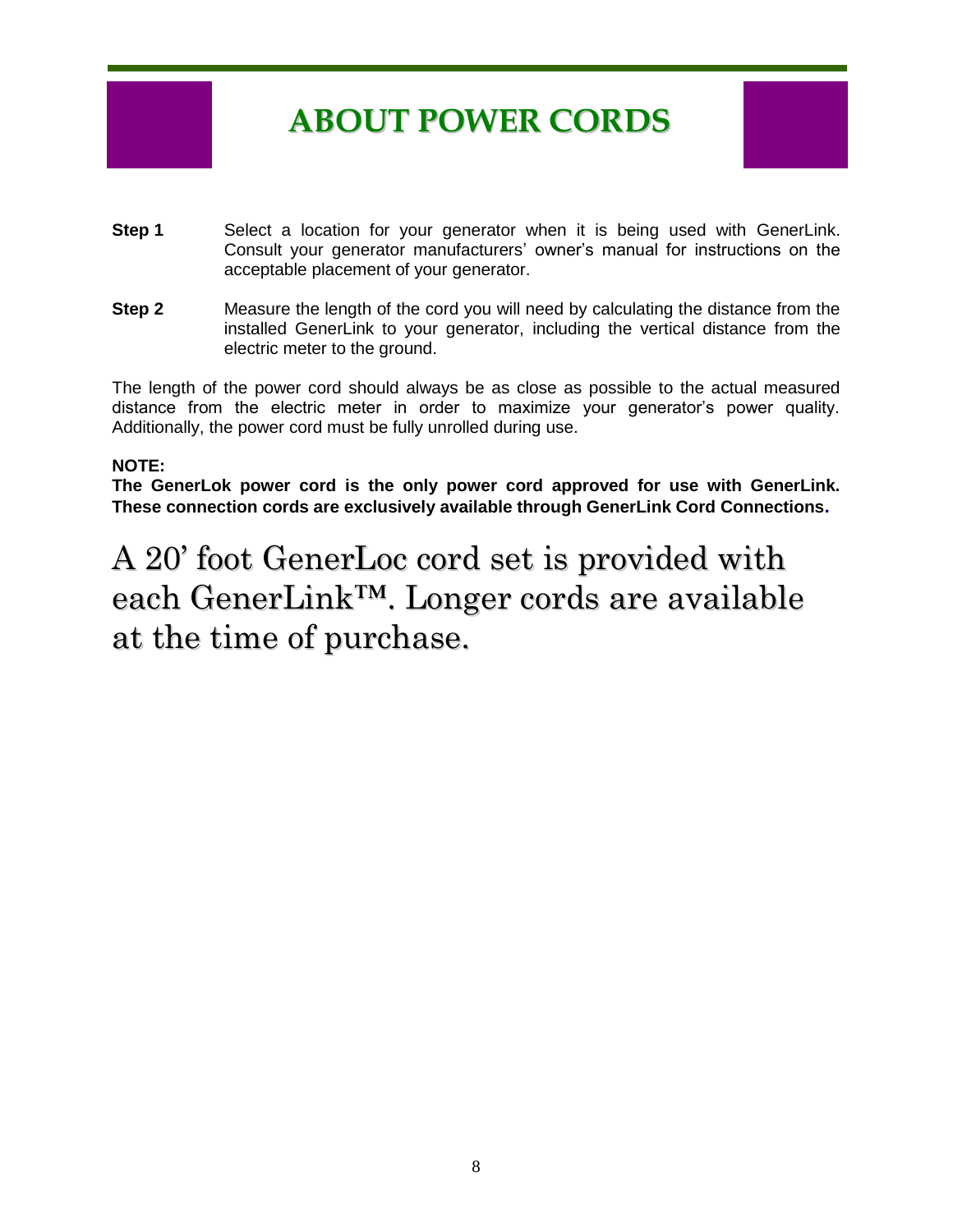#### **ABOUT SURGE PROTECTION** (Optional Model MA23-S & MA24-S)

## **GenerLink is available, in most areas, with optional Surge Protection**

## **What are Surges?**

A surge is a sudden, unpredictable, powerful increase in voltage that can damage or destroy household appliances and electronic equipment. The damage could happen all at once in cases of high voltage surges or over a period of time when lower voltage surges are experienced consistently.

Surges are caused by many sources such as lightning, the switching of utility equipment on the electric grid, electrical accidents, heavy motor or heavy loads from a nearby industry and locally by microwave ovens, laser printers and copiers, air conditioner compressor motors and even lights being turned on and off.

A surge can enter your home in three zones:

- **Zone A** Service entrance and overhead lines
- **Zone B** Wired-in appliances **–** AC, furnace, hot water heater
- **Zone C** Plugged-in appliances TV, computer, microwave



If your home experiences a high voltage surge without whole house surge protection, wired appliances/equipment within Zone B will not be protected and outlet plug-in strips provide limited protection, if any, for plugged-in appliances within Zone C.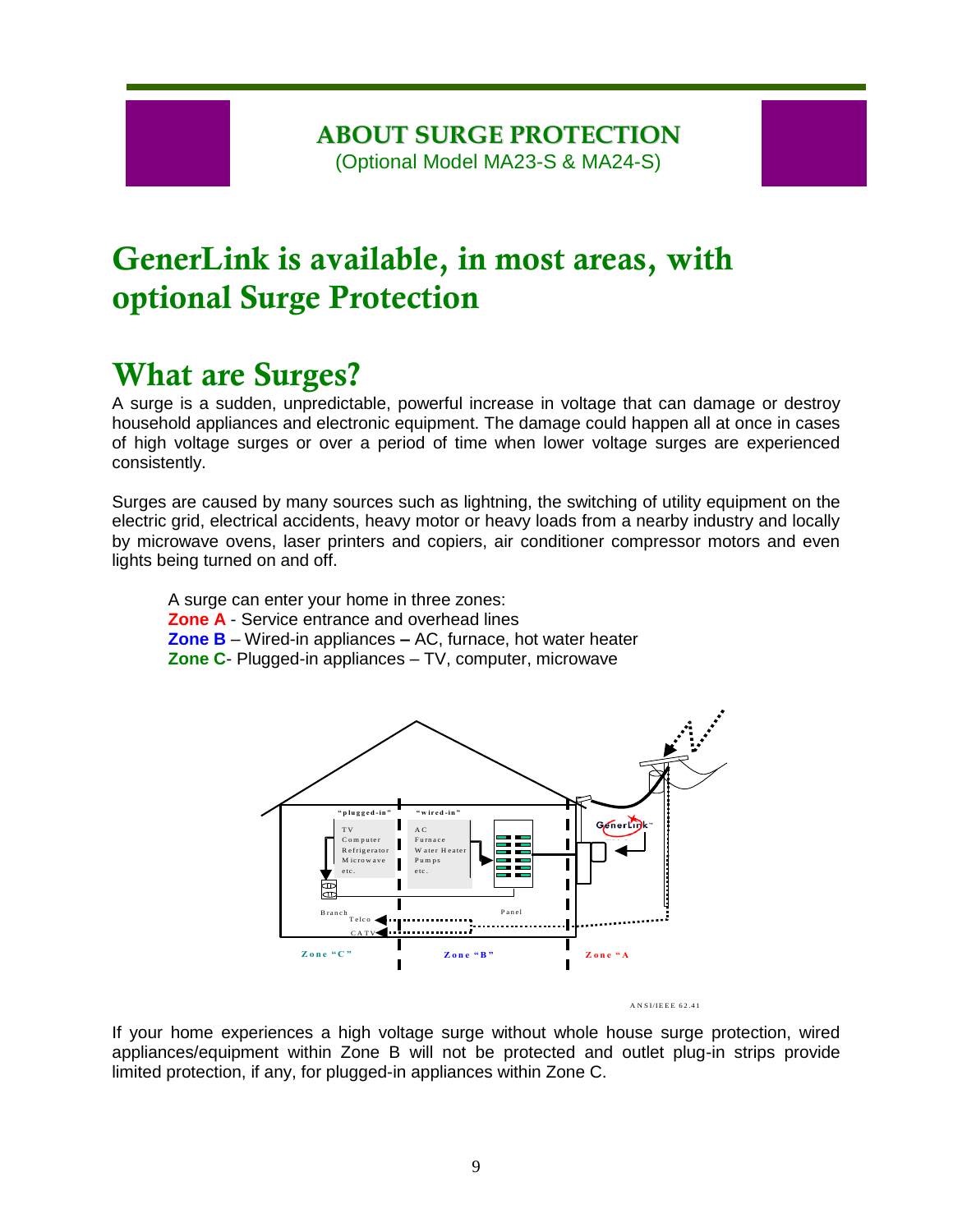#### **Whole House (Zone A and B Protection) From GenerLink Surge Protection**

GenerLink with surge protection can help protect your home and appliances from voltage surges.

GenerLink with Surge Protection:

- Protects household equipment including appliances and hard-wired systems not protected by power strips. Plus, it provides enhanced protection for household electronics.
- \* Provides protection beyond typical point-of-use power strips and plug-ins.
- $\div$  Produces an audible alarm when the device requires service.
- $\div$  Protects against spikes up to 100,000 amps on the electric system.
- Provides a lifetime white goods warranty of \$1,000/appliance and /or \$10,000/house.
- GenerLink with surge protection is meter-based and will provide the first line of defense at your home's service entrance and for your wired appliances from voltage surges.

#### *Always consult your specific appliance owner's manual before installing outlet/plug-in surge strips.*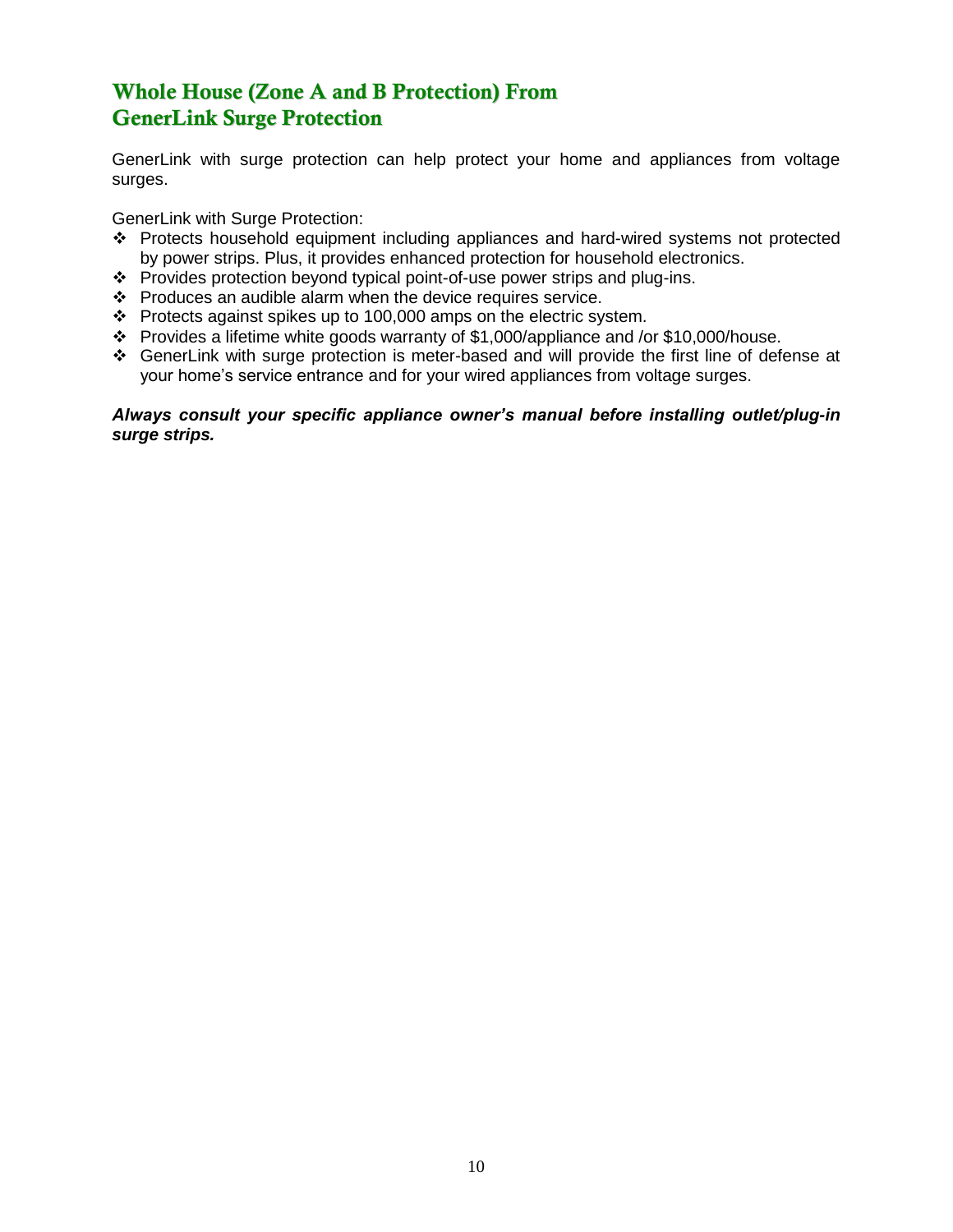## **APPLIANCE USAGE GUIDE**

| <b>Equipment</b>                                     | <b>Starting Factor</b> | Running<br>Wattage (avg.) |
|------------------------------------------------------|------------------------|---------------------------|
|                                                      | 1                      | 4500-5000                 |
| Water Heater (50 gallon)<br>Portable Heater with fan | $\overline{2}$         | 500-1500                  |
| Furnace Fan (Central) - 1/4 HP                       | 3                      | 400                       |
| $1/3$ HP                                             | $\overline{3}$         | 450                       |
| $1/2$ HP                                             | 3                      | 600                       |
|                                                      | $\overline{1}$         |                           |
| Computer                                             | $\overline{1}$         | 200                       |
| <b>Fax Machine</b>                                   |                        | 50-1000                   |
| Space Heater                                         | $\overline{1}$         | 500-1500                  |
| Refrigerator/Freezer                                 | 3                      | 750                       |
| <b>Home Security System</b>                          | $\overline{1}$         | 200                       |
| Lights                                               | $\overline{1}$         | 40-150                    |
| Range w/Oven                                         | $\overline{1}$         | 12200                     |
| - Small Burner                                       | $\overline{1}$         | 1300                      |
| - Large Burner                                       | $\mathbf{1}$           | 2400                      |
| Garage Door Opener - 1/3 HP                          | $\overline{3}$         | 750                       |
| $-1/2$ HP                                            | 3                      | 1050                      |
| Well Pump - 1/3 HP                                   | $\overline{3}$         | 750                       |
| $1/2$ HP                                             | $\overline{3}$         | 1000                      |
| 3/4 HP                                               | $\overline{3}$         | 1500                      |
| Submersible Sump Pump - 1/2 HP                       | $\overline{3}$         | 1000                      |
| <b>Electric Heat Pump</b>                            | $\overline{3}$         | 6000                      |
| Central A/C 3 ton                                    | 3                      | 6000                      |
| Dishwasher w/o hot water                             | $\overline{2}$         | 1200                      |
| <b>Television</b>                                    | $\overline{1}$         | 150-400                   |
| Radio                                                | $\overline{1}$         | 70-200                    |
| Microwave                                            | $\overline{1}$         | 600-1500                  |
| Coffee maker                                         | $\overline{1}$         | 750-1200                  |
| <b>Toaster</b>                                       | $\overline{1}$         | 1100                      |
| Hair Dryer                                           | $\overline{2}$         | 600-1400                  |
| Washing Machine w/o Hot Water                        | $\overline{2}$         | 1000                      |
| <b>Clothes Dryer</b>                                 | $\overline{2}$         | 4850                      |
| Air Cleaner                                          | $\overline{2}$         | 50                        |
| Dehumidifier                                         | $\overline{2}$         | 840                       |
| Humidifier                                           | $\overline{1}$         | 177                       |
| Vacuum Cleaner                                       | $\overline{1}$         | 800                       |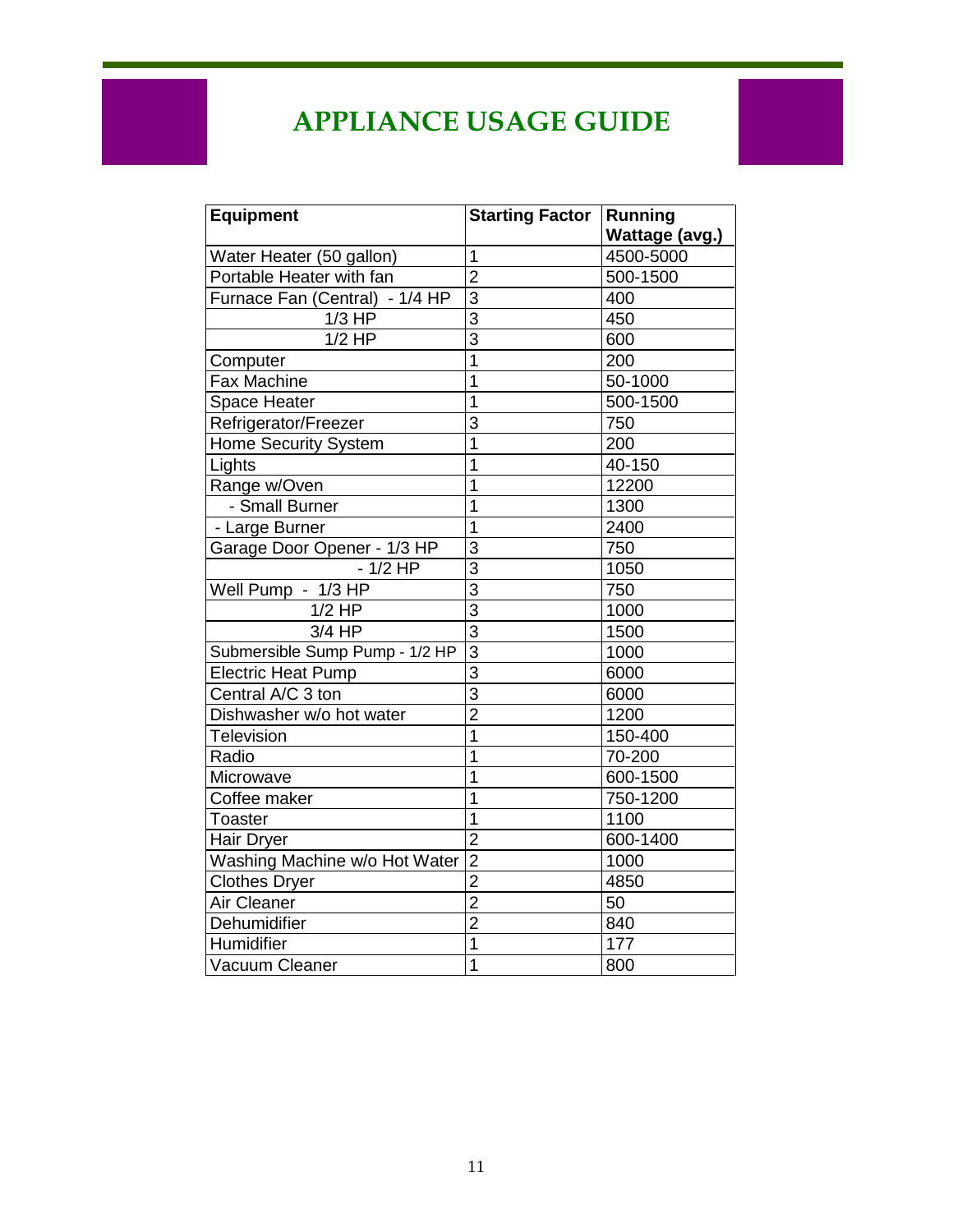## **Notes to Appliance Usage Guide**

The equipment wattages on the Appliance Energy Guide are estimates. The estimated wattage required for your appliances can be easily calculated. *(NOTE: 1 kW=1000 watts; 2 kW=2000 watts and so on*.) The formula for finding wattage is: Volts x Amps = Watts (running). Always use starting factor when calculating electrical load requirements for your generator. Select the appliances you want to operate and add the starting wattages together to determine if they can all be operated at the same time without exceeding the capacity of your generator. NOTE: *individual circuit breakers on your breaker panel may control more than one appliance*. Always determine which appliances/loads are connected to specific breakers.

# **Worksheet Instructions**

Write down the maximum and continuous wattage output ratings for your generator in the boxes marked A. From the Appliance Energy Guide, select the appliances that you wish to operate and write them in column B. For each selected appliance, write its corresponding starting factor and run watts in columns C and D respectively.

For each appliance that you have selected, multiply the starting factor by the run watts and write the results or the load watts in column E. NOTE: Only items that start simultaneously should be tallied in column D.

Finally, sum up all of the load wattages for each appliance and lights in column E. Add each appliances load watts and write the number in box G. The number in box G represents the total amount of load you plan to run on your portable generator. Be sure that the total in box G does not exceed the generator size in box A.

Always select a generator that is as large or larger than the estimates for both running and starting wattages.

#### **VISIT OUR INTERACTIVE WORK SHEET AT WWW.GENERLINK.COM**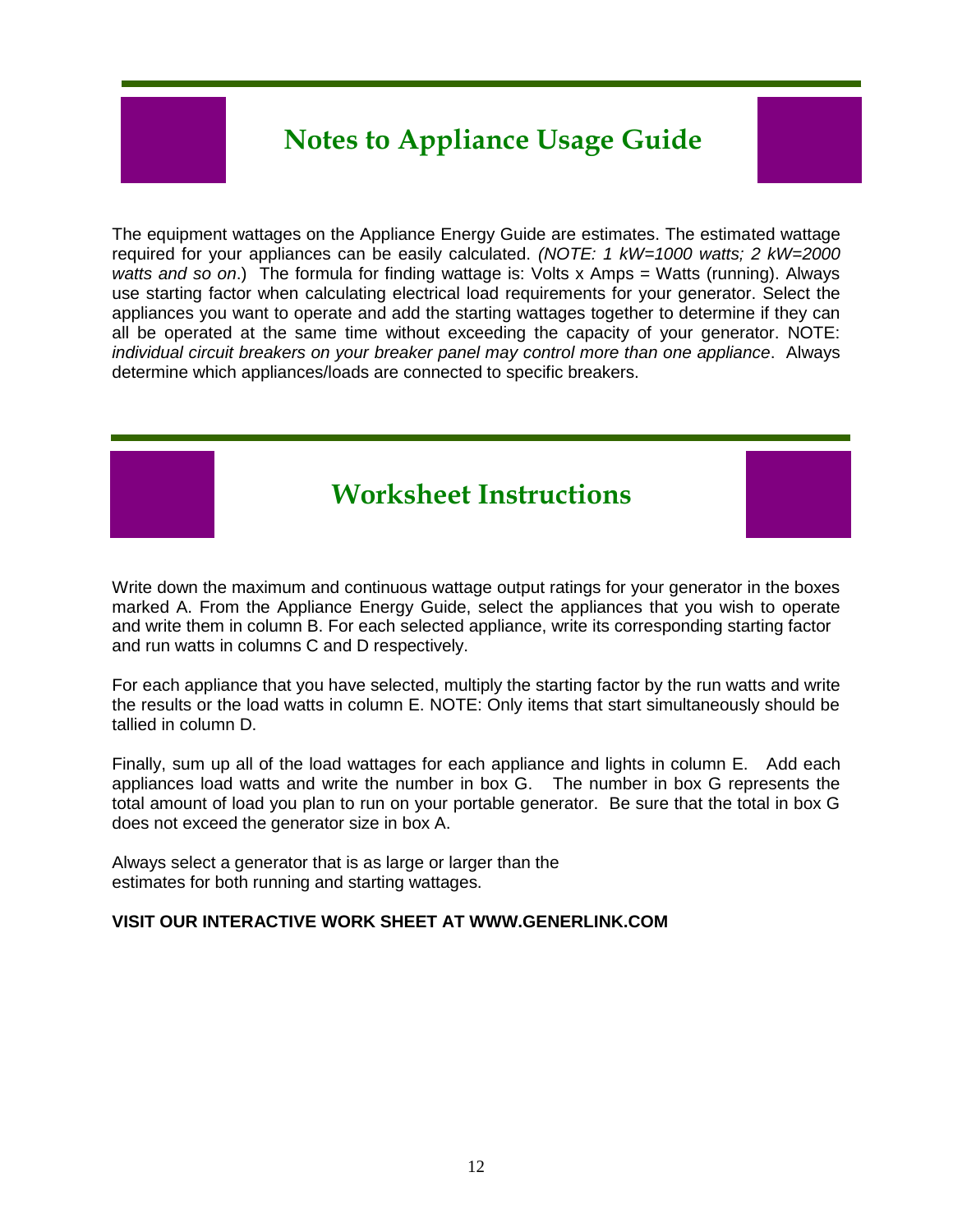## **SAMPLE WORKSHEET**

## **A**

| Size: 7200<br><b>Generator</b><br>(Watts) |                                                  |                                   |                                 |
|-------------------------------------------|--------------------------------------------------|-----------------------------------|---------------------------------|
|                                           | $\mathbf C$                                      | D                                 | E                               |
| Load                                      | <b>Start Factor</b><br>$\boldsymbol{\mathsf{X}}$ | <b>Run</b><br>=<br>Watts          | <b>Starting</b><br><b>Watts</b> |
| <b>Refrigerator</b>                       | $\overline{\mathbf{3}}$<br>X                     | 1000<br>$=$                       | 3000                            |
| <b>Sump Pump</b>                          | X<br>$\overline{\mathbf{2}}$                     | 1000<br>Ξ                         | 2000                            |
| Fan (1/4) Hp                              | $\overline{\mathbf{3}}$<br>X                     | 400<br>$=$                        | 1200                            |
| <b>Computer</b>                           | $\mathbf{1}$<br>X                                | 200<br>$=$                        | 200                             |
|                                           | X                                                | Ξ                                 |                                 |
|                                           | $\boldsymbol{\mathsf{X}}$                        | $=$                               |                                 |
|                                           |                                                  | F                                 |                                 |
| <b>Lights</b>                             | Wattage                                          | <b>Number</b>                     |                                 |
|                                           | 60<br>X                                          | $\overline{\mathbf{5}}$<br>$=$    | 300                             |
|                                           | 100<br>X                                         | $\boldsymbol{\mathcal{L}}$<br>$=$ | 100                             |
|                                           | 150<br>X                                         | $\boldsymbol{o}$<br>$=$           | $\boldsymbol{0}$                |

**Total:** *<sup>6800</sup>* G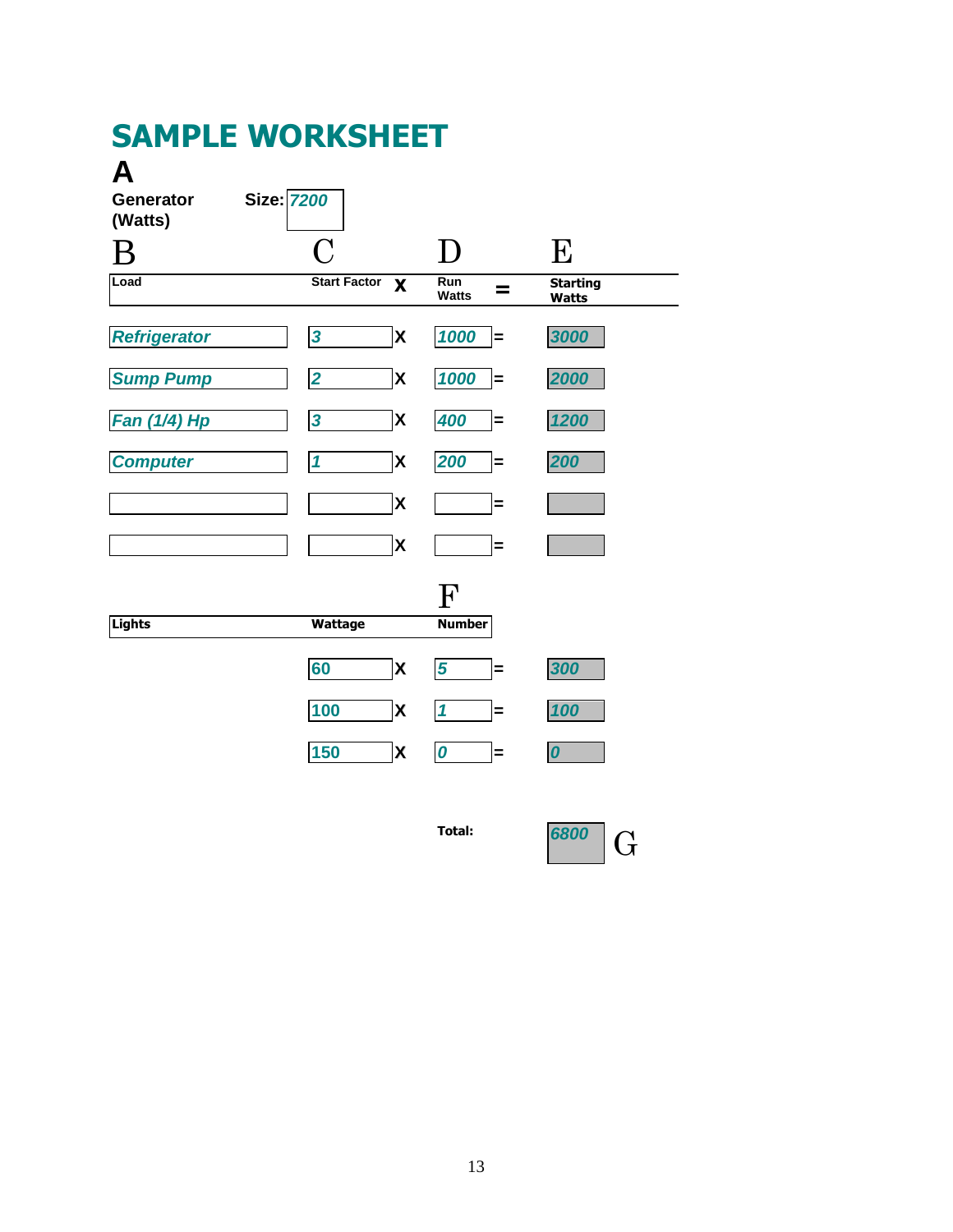## **WORKSHEET A Generator Size: (Watts)** B C D E **Load Start Factor X Watts = Starting Watts X = X = X = X = X = X =** F **Lights Wattage Number 60 X =**  $100$  **X**  $=$ **150 X =**

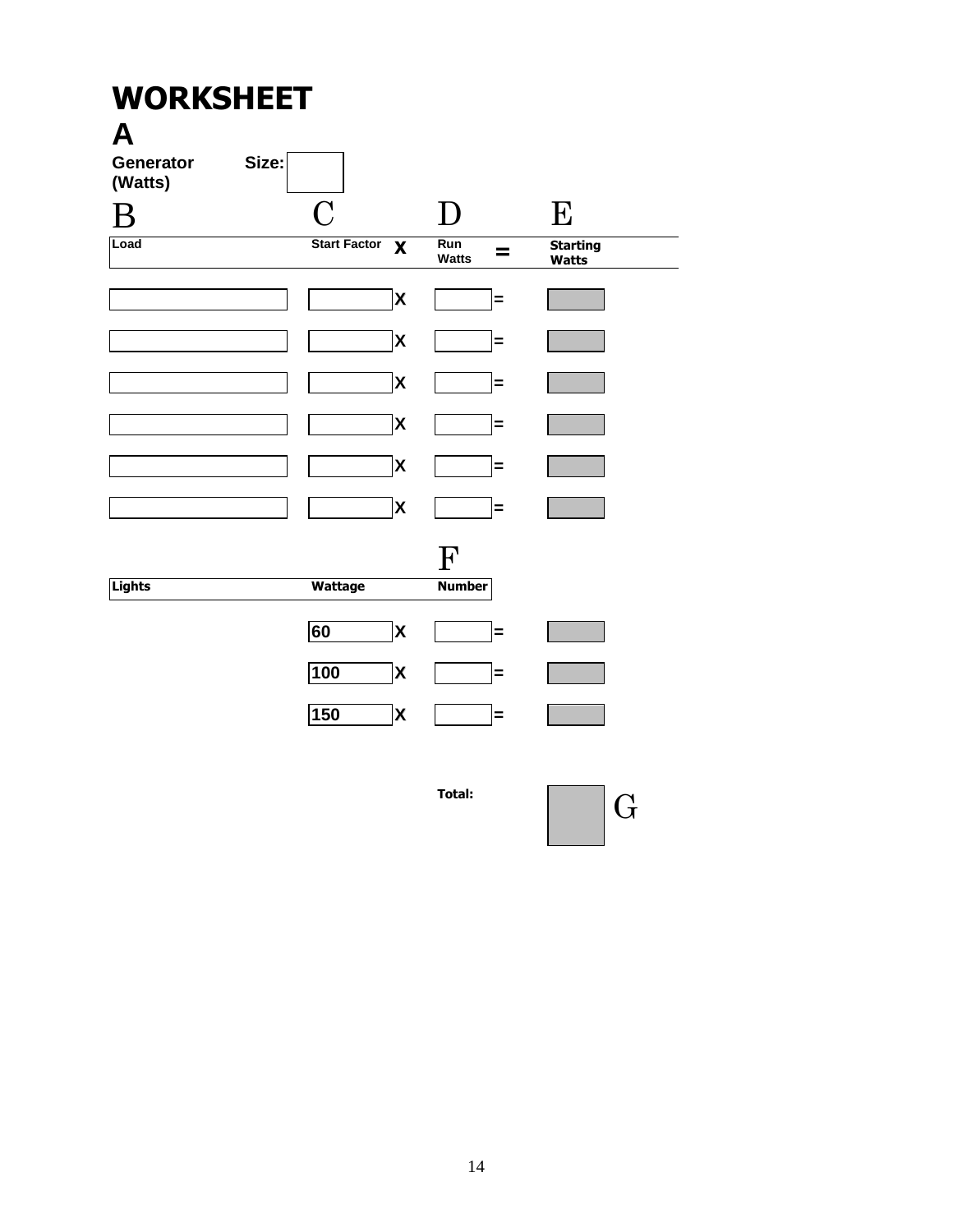## **TECHNICAL FACT SHEET**

### **GenerLink Specifications and Technical Information**

14,000 Amperes rms symmetrical at .7 - .8 pf, 240 Volts, 60 Hz 6000

Amperes for 6 cycles at .7 - .8 pf, 240Volts, 60 Hz

#### **Physical:**

| Diameter:          | $6\frac{1}{2}$ in.                |
|--------------------|-----------------------------------|
| Depth:             | $5\frac{1}{4}$ in.                |
| Weight w/o surge:  | $5\frac{1}{2}$ lbs                |
| Weight with surge: | $5\frac{3}{4}$ lbs                |
| Socket Style:      | Ring or Ring-less, 200 Amp, 4 jaw |
|                    |                                   |

#### **Electrical:**

Source Compatibility: 200 Ampere or less<br>Withstand Current: 14,000 Amperes rm

Generator Input: 10kW Continuous**†** , 120/240 Volt Connection: Proprietary GenerLok™ QuickConnect Power Cord

## **Operational:**<br>Transfer Type:

Transfer Delay: 2-3 Seconds Life Cycle: 300,000 Operations<br>Temperature Range: 30°C to 60°C Extern

#### **Features:**

| <b>Generator Input Protection:</b> | Generator Input Voltage > 200 Volts<br>Supplemental Over Current < 40 A           |
|------------------------------------|-----------------------------------------------------------------------------------|
| Utility Input Protection:          | Utility Input Voltage > 180 Volts<br>Over-Temperature Trip > 105°C                |
| Load Protection:                   | Integrated Whole-House<br>Surge Protection (Optional)                             |
| Status Indication:                 | Long-life LED indicators show utility power<br>availability and/or fault presence |

Break–Before–Make

-30°C to 60°C External Ambient

† 3 hours at 25° C/ 77° F ambient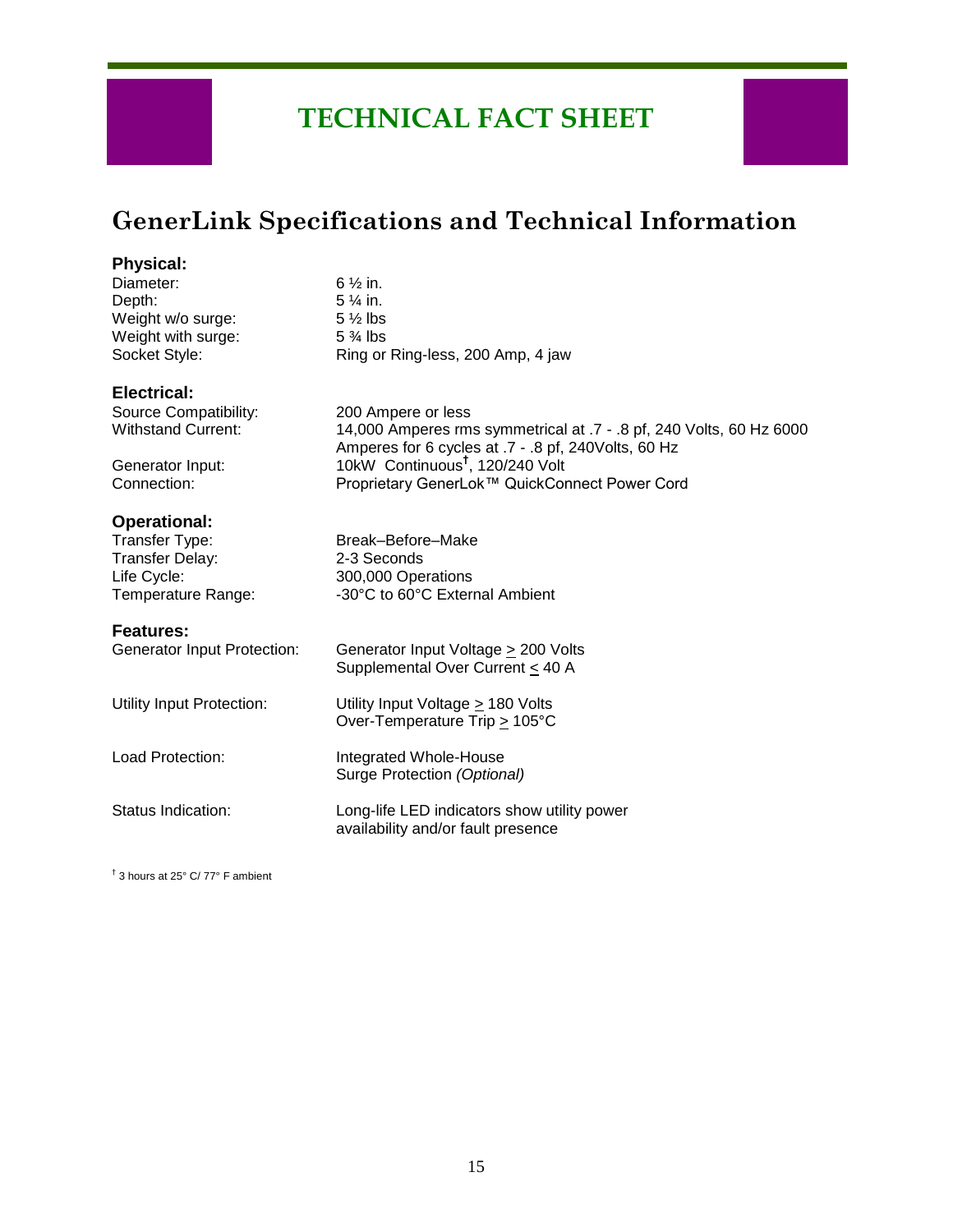## **Surge Protection Specifications and Technical Information**

| Nominal Line Voltage:<br>Max Cont. Operating Voltage:<br><b>Operating Frequency:</b><br><b>Total Surge Current:</b><br>Max Surge Current Per Mode: | 120/240<br>250<br>60 Hz<br>100000 A<br>50000 A<br>50000A | L1 - G<br>$L2 - G$                                                                                                                                                                |
|----------------------------------------------------------------------------------------------------------------------------------------------------|----------------------------------------------------------|-----------------------------------------------------------------------------------------------------------------------------------------------------------------------------------|
| Circuit Type:<br>Storage Temperature:<br><b>Operating Temperature:</b><br><b>Operating Altitude:</b><br>Meters)                                    | Parallel High Energy                                     | $-40^{\circ}$ to $+160^{\circ}$ F ( $-40^{\circ}$ to $+70^{\circ}$ C)<br>$-40^{\circ}$ to $+140^{\circ}$ F ( $-40^{\circ}$ to $+60^{\circ}$ C)<br>Sea Level to 12,000 feet (3,658 |
| Performance:<br><b>ANSI/IEEE C62.41:</b><br>Category A3 200A<br>Category B3 500A<br>Category C1 3000A                                              | 600 V<br>660 V<br>690 V                                  |                                                                                                                                                                                   |

EMI/RFI noise rejection: Up to -20dB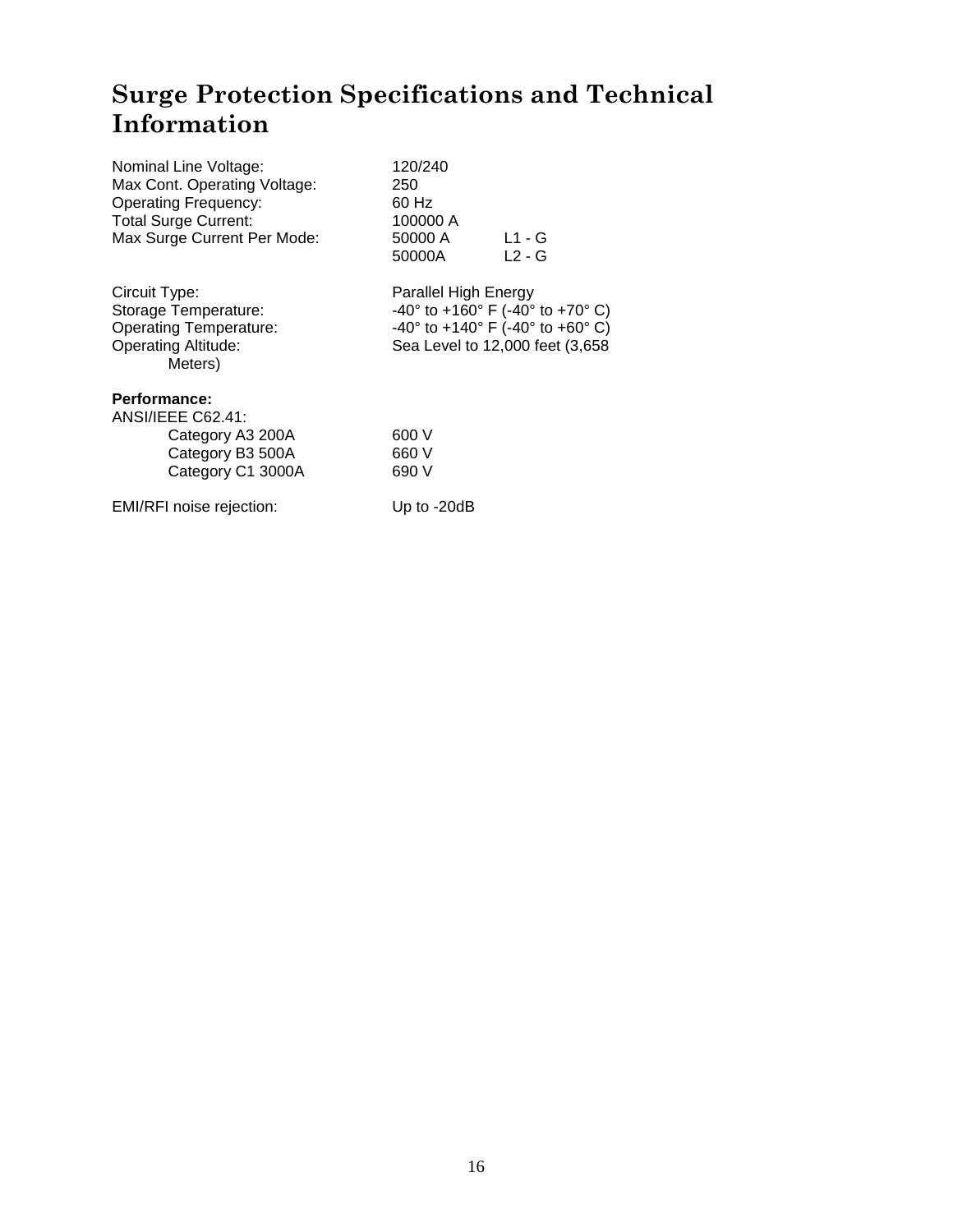## **FREQUENTLY ASKED QUESTIONS**

#### **Q. Do I need a generator in order to use GenerLink?**

A. Yes. GenerLink is an interconnection device that enables you to connect your portable generator directly to your home's wiring system. During a power outage, your generator becomes your source of emergency back-up power. GenerLink is designed as an alternative to expensive transfer switches and hazardous extension cords.

#### **Q How quickly can I get GenerLink installed after I order it?**

A. In most cases, GenerLink will be installed within two weeks of your placing an order. Contact your electric utility for installation schedules.

#### **Q. Is there any potential for damage to my appliances?**

A. GenerLink is designed to function as an interconnection device and serves to connect your generator to your home. There is no risk of damage to your appliances created by the GenerLink device. You should exercise care when selecting your generator to ensure you are buying a high quality generator.

#### *Q.* **I want surge protection for my home and appliances, can I still use GenerLink?**

A. Yes, GenerLink with surge protection will protect your home and wired appliances from surges over 600 volts.

#### **Q. I have meter-based surge protection, but want GenerLink. Should I get the hard-wired surge protection?**

A. GenerLink is available with optional whole house surge protection. If your GenerLink unit is equipped with whole house surge protection it will eliminate the need for meter based or hard wired surge protection.

#### **Q. Why can't I run my whole house from a portable generator?**

A, The appliances in the average home consume relatively low amounts of electricity to operate once they are started. However, many of them require a significant amount of electricity to start up the appliances. Please review the appliance guide to determine the start-up wattage required for individual appliances.

#### **Q. What happens when the utility power is restored and my generator is operating through GenerLink?**

A. Your generator continues to power your home until you turn it off. Once you turn off your generator, GenerLink will automatically switch your home back to utility power. GenerLink has a built-in safety feature that prevents back feeding the generator's power into the utility lines, eliminating hazardous conditions for you and for utility service personnel.

#### **Q. What maintenance is required for GenerLink?**

A. There is no regular maintenance required for GenerLink.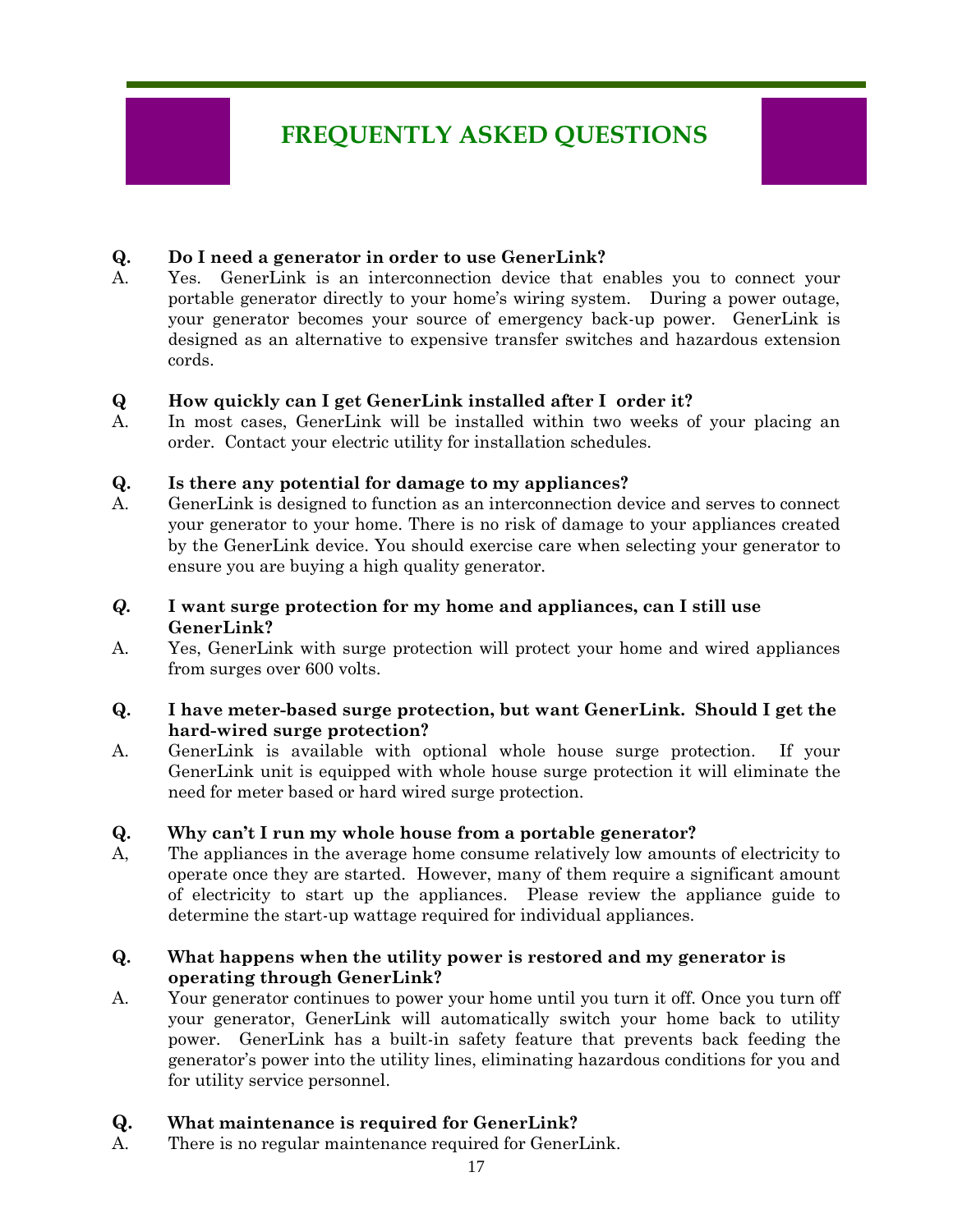#### **Q. Does my utility meter continue to run when using GenerLink with my generator?**

A. No, your utility meter will only run when the utility is providing electric power to your home. When using GenerLink, with your portable generator, you are automatically disconnected from the utility power supply and will not reconnect until you turn off your generator.

#### **Q. How can I tell when the utility power is restored?**

A. There are four indicator lights on GenerLink, one blue, one yellow, one green and one red. When the blue light is illuminated, this represents generator power to the cord set. When the yellow light is illuminated, this represents, you have reached your maximum potential generator power and should turn off breakers until this light is out. If the green light is illuminated, this represents a normal condition where utility power is present. When your utility has restored power you can deenergize and disconnect your generator from GenerLink. And, if the red light is illuminated at any time or in conjunction with a green light, there is a potential problem and you should call your utility immediately.

#### **Q. Can I use GenerLink during inclement weather**?

A. GenerLink is completely sealed inside the meter socket and does not represent a hazard. However, generators should not be operated during rain or snow unless they are protected from the elements. Please consult your generator manufacturer, distributor and/or owner's manual for instructions on the safe operation of your generator.

#### **Q. What happens if the generator gets overloaded?**

A. Your generator should have a circuit breaker that will activate in the event of an overload. If it does not have this feature, it is not suitable for use with GenerLink. If you trip the circuit breaker on your generator, turn off all the household circuit breakers in your breaker panel, reset the circuit breaker on the generator, and restart the generator. Please refer to your generator owner's manual for complete instructions on the safe operation of your generator.

#### **Q. Where should the generator be placed?**

A. Remember, generator exhaust gases contain deadly carbon monoxide. The generator should never be operated inside; this includes basements, crawl spaces and/or attached garages. Please consult your generator owner's manual for complete instructions on the safe location for and operation of your generator.

#### **Q. What is a power cord?**

A. A power cord consists of a standard GenerLok connector that will attach to GenerLink, a four wire, 8 or 10 gauge, heavy duty, outdoor rated, water-resistant wire and an appropriate NEMA connector for your generator. Your generator may have a 20-amp, 30-amp, or 50-amp 120/240-volt output that will require a 20-amp, 30-amp, or 50-amp NEMA connector. The length of the power cord should be as close to the actual measured distance from the meter to the generator as possible in order to maintain your generator's power quality.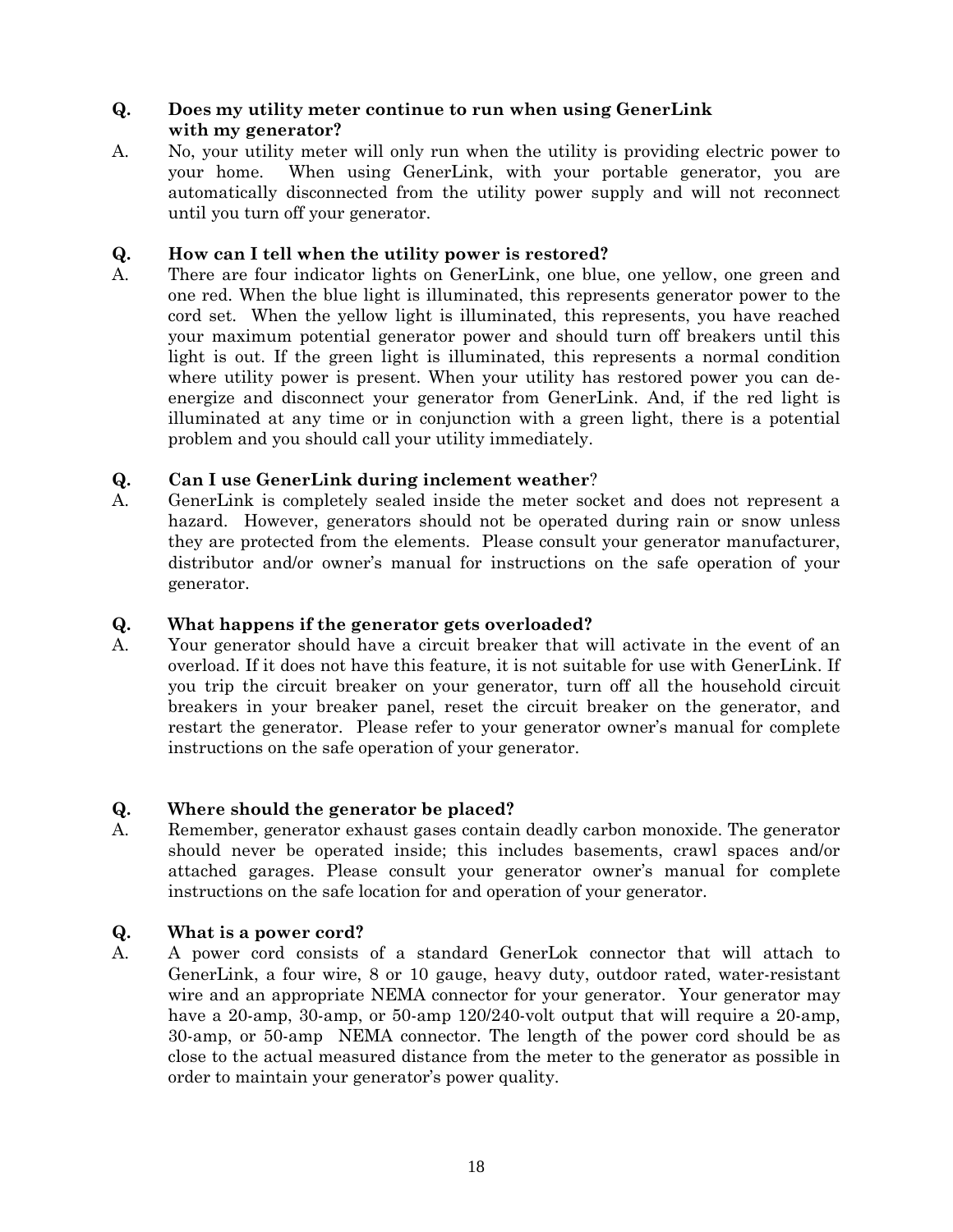#### **Q. What is GenerLok?**

A. GenerLok is a unique fitted connector, exclusively available for GenerLink. GenerLok allows you to plug your Generator directly into GenerLink without needing a separate interconnection box. GenerLok easily connects to GenerLink and locks the power cord safely in place when GenerLink is being used.

#### **Q. Why do I need a power cord?**

A. A power cord is required in order to connect your generator to GenerLink. A 20' foot GenerLoc cord set is supplied with each GenerLink™.

#### **Q. What gauge wire is used to make the cord?**

A. 8 or 10 gauge wire is used. The cord is heavy duty, outdoor rated fire and waterresistant and is appropriate for cords up to 60 feet for a 30-amp circuit.

#### **Q. What if my generator connector does not have a locking 14-20 or 14-30, or 50 amp connector?**

A. Some generators are fitted with connectors that are not 14-20, 14-30, or 14-50. You may still be able to use GenerLink with your generator. Contact GenerLink

#### **Q. What happens if I want GenerLink removed from my home?**

A. You **must** contact your utility to remove, replace or repair the GenerLink unit. Whether purchased, or leased under a rental/service agreement, GenerLink remains Utility Control Equipment and falls under the jurisdiction of the National Electric Safety Code. Only authorized utility service representatives may have access to GenerLink.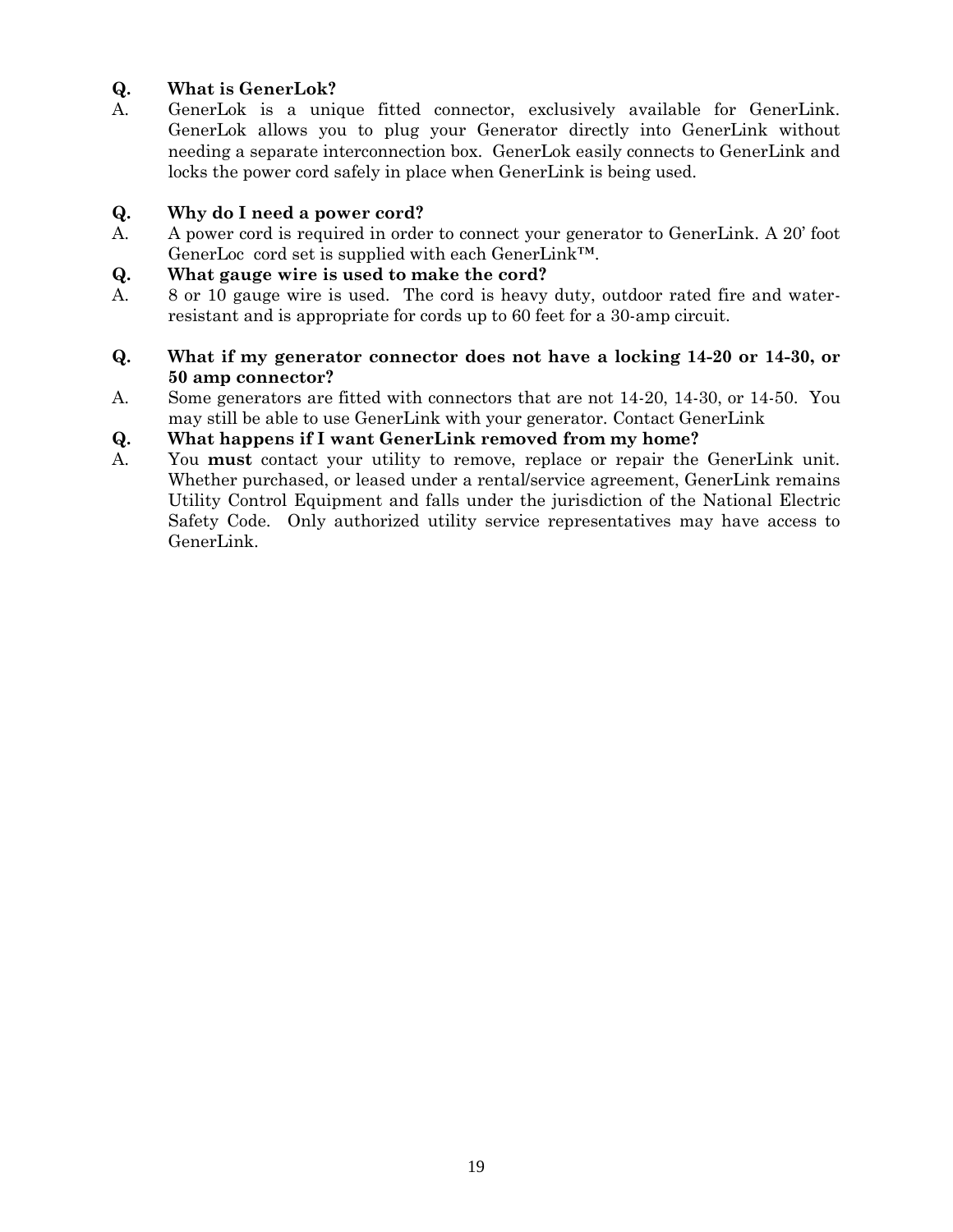## **GLOSSARY OF TERMS**

| Amp (Ampere):             | The amount of electricity or current flowing through a wire, similar to<br>the flow of water through a pipe.                                                                         |
|---------------------------|--------------------------------------------------------------------------------------------------------------------------------------------------------------------------------------|
| <b>Backfeed:</b>          | A condition where electricity is being generated from a source outside<br>the utility power grid and is feeding/traveling back into the power<br>lines.                              |
| <b>Breakers:</b>          | See Circuit Breaker                                                                                                                                                                  |
| <b>Breaker Panel:</b>     | The main circuit breaker panel (or fuse box) is where all the<br>circuits/fuses connect to the incoming electrical supply line from the<br>utility.                                  |
| Capacity:                 | The amount of power, expressed in watts, kilowatts or megawatts,<br>that a device can provide at any given instant<br><b>OR</b>                                                      |
|                           | The maximum load of electricity that equipment can carry.                                                                                                                            |
| Circuit:                  | A continuous loop of current.                                                                                                                                                        |
| <b>Circuit Breaker:</b>   | The most common type of "overcurrent protection." A resettable<br>switch that trips when a circuit becomes overloaded or shorts out.                                                 |
| <b>Connection Cord:</b>   | An electrical receptacle and plug wired to a length of flexible<br>electrical cord.                                                                                                  |
| <b>Continuous Output:</b> | The amount of power produced continuously as opposed to the<br>maximum output, which can only be produced for short periods of<br>time.                                              |
| <b>Current:</b>           | The rate at which electricity flows, measured in amperes                                                                                                                             |
| <b>Electric Panel:</b>    | See Breaker Panel                                                                                                                                                                    |
| <b>Fuses:</b>             | Removable devices that link a circuit at the fuse box. A<br>non-resettable overcurrent device.                                                                                       |
| <b>Generator:</b>         | A machine that converts mechanical energy into electrical<br>energy.                                                                                                                 |
| <b>GenerLink:</b>         | A five-inch collar-like device installed behind your electric meter,<br>which allows you to easily and safely connect a portable generator to<br>your home's existing wiring system. |
| <b>GenerLok:</b>          | GenerLok is a unique fitted locking connector, exclusively available<br>for GenerLink.                                                                                               |